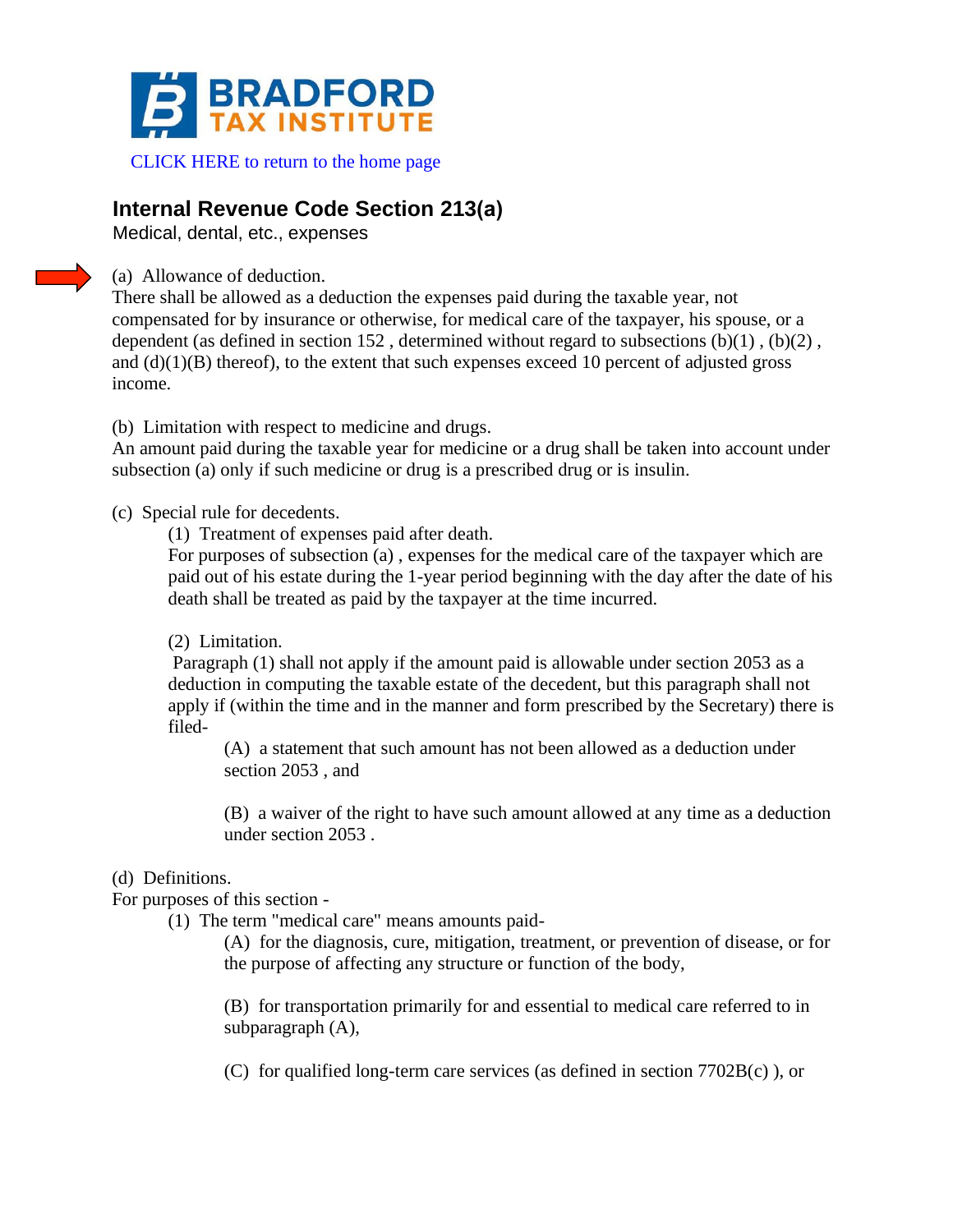(D) for insurance (including amounts paid as premiums under part B of title XVIII of the Social Security Act, relating to supplementary medical insurance for the aged) covering medical care referred to in subparagraphs (A) and (B) or for any qualified long-term care insurance contract (as defined in section 7702B(b) ).

In the case of a qualified long-term care insurance contract (as defined in section 7702B(b) ), only eligible long-term care premiums (as defined in paragraph (10) ) shall be taken into account under subparagraph (D) .

(2) Amounts paid for certain lodging away from home treated as paid for medical care. Amounts paid for lodging (not lavish or extravagant under the circumstances) while away from home primarily for and essential to medical care referred to in paragraph  $(1)(A)$ shall be treated as amounts paid for medical care if-

(A) the medical care referred to in paragraph  $(1)(A)$  is provided by a physician in a licensed hospital (or in a medical care facility which is related to, or the equivalent of, a licensed hospital), and

(B) there is no significant element of personal pleasure, recreation, or vacation in the travel away from home.

The amount taken into account under the preceding sentence shall not exceed \$50 for each night for each individual.

(3) Prescribed drug.

The term "prescribed drug" means a drug or biological which requires a prescription of a physician for its use by an individual.

(4) Physician.

The term "physician" has the meaning given to such term by section  $1861(r)$  of the Social Security Act ( 42 U.S.C. 1395x(r) ).

(5) Special rule in the case of child of divorced parents, etc. Any child to whom section 152(e) applies shall be treated as a dependent of both parents for purposes of this section .

(6) In the case of an insurance contract under which amounts are payable for other than medical care referred to in subparagraphs  $(A)$ ,  $(B)$ , and  $(C)$  of paragraph  $(1)$  -

(A) no amount shall be treated as paid for insurance to which paragraph  $(1)(D)$ applies unless the charge for such insurance is either separately stated in the contract, or furnished to the policyholder by the insurance company in a separate statement,

(B) the amount taken into account as the amount paid for such insurance shall not exceed such charge, and

(C) no amount shall be treated as paid for such insurance if the amount specified in the contract (or furnished to the policyholder by the insurance company in a separate statement) as the charge for such insurance is unreasonably large in relation to the total charges under the contract.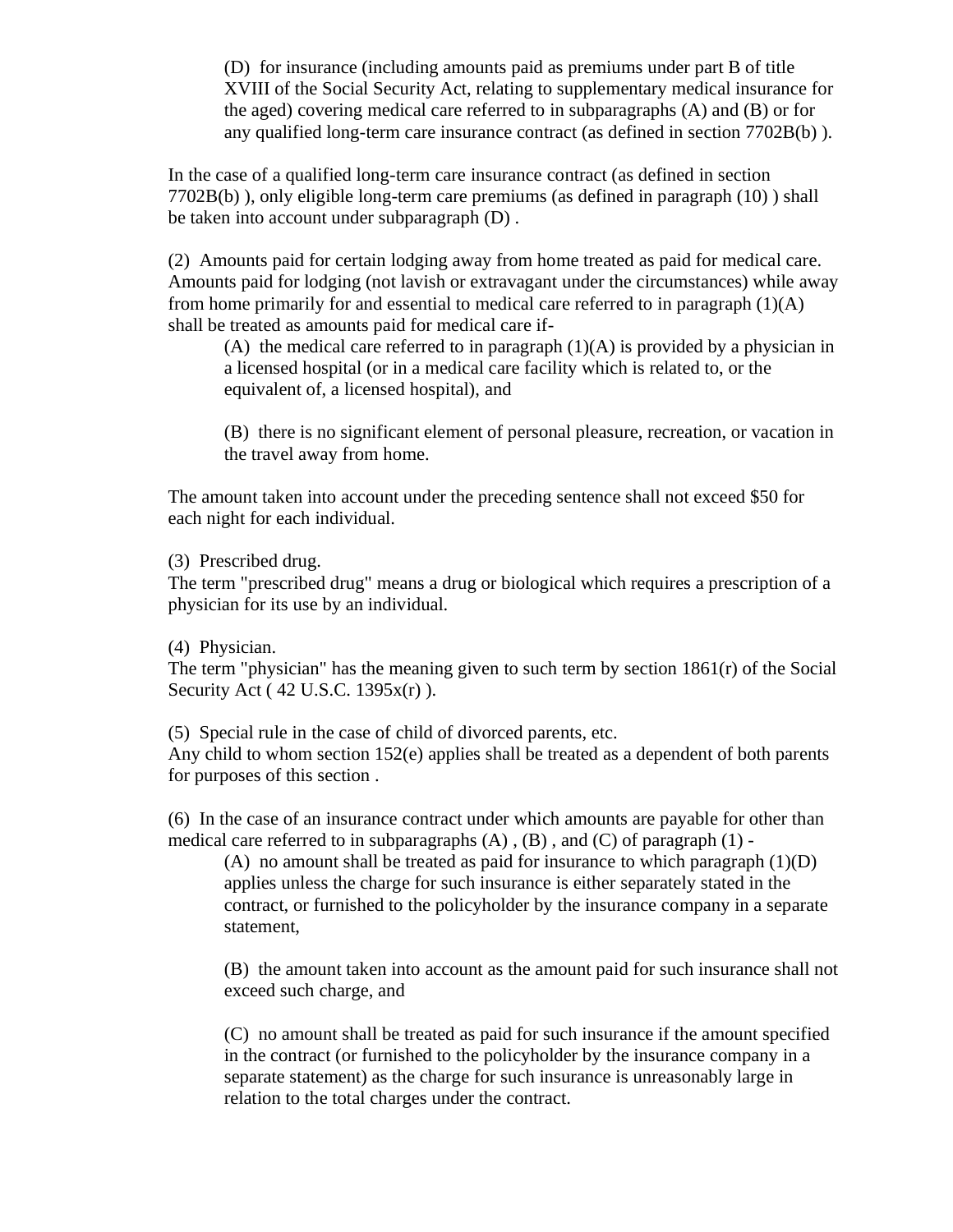(7) Subject to the limitations of paragraph (6) , premiums paid during the taxable year by a taxpayer before he attains the age of 65 for insurance covering medical care (within the meaning of subparagraphs  $(A)$ ,  $(B)$ , and  $(C)$  of paragraph  $(1)$  for the taxpayer, his spouse, or a dependent after the taxpayer attains the age of 65 shall be treated as expenses paid during the taxable year for insurance which constitutes medical care if premiums for such insurance are payable (on a level payment basis) under the contract for a period of 10 years or more or until the year in which the taxpayer attains the age of 65 (but in no case for a period of less than 5 years).

(8) The determination of whether an individual is married at any time during the taxable year shall be made in accordance with the provisions of section 6013(d) (relating to determination of status as husband and wife).

(9) Cosmetic surgery.

(A) In general. The term "medical care" does not include cosmetic surgery or other similar procedures, unless the surgery or procedure is necessary to ameliorate a deformity arising from, or directly related to, a congenital abnormality, a personal injury resulting from an accident or trauma, or disfiguring disease.

(B) Cosmetic surgery defined. For purposes of this paragraph , the term "cosmetic surgery" means any procedure which is directed at improving the patient's appearance and does not meaningfully promote the proper function of the body or prevent or treat illness or disease.

(10) Eligible long-term care premiums.

(A) In general. For purposes of this section , the term "eligible long-term care premiums" means the amount paid during a taxable year for any qualified longterm care insurance contract (as defined in section 7702B(b) ) covering an individual, to the extent such amount does not exceed the limitation determined under the following table:

| In the case of an individual with an attained age |                    |
|---------------------------------------------------|--------------------|
| before the close of the taxable year of:          | The limitation is: |
| 40 or less                                        | \$200              |
| More than 40 but not more than 50                 | 375                |
| More than 50 but not more than 60                 | 750                |
| More than 60 but not more than 70                 | 2.000              |
| More than 70                                      | 2.500.             |

## (B) Indexing.

(i) In general. In the case of any taxable year beginning in a calendar year after 1997, each dollar amount contained in subparagraph (A) shall be increased by the medical care cost adjustment of such amount for such calendar year. If any increase determined under the preceding sentence is not a multiple of \$10, such increase shall be rounded to the nearest multiple of \$10.

(ii) Medical care cost adjustment. For purposes of clause (i), the medical care cost adjustment for any calendar year is the percentage (if any) by which